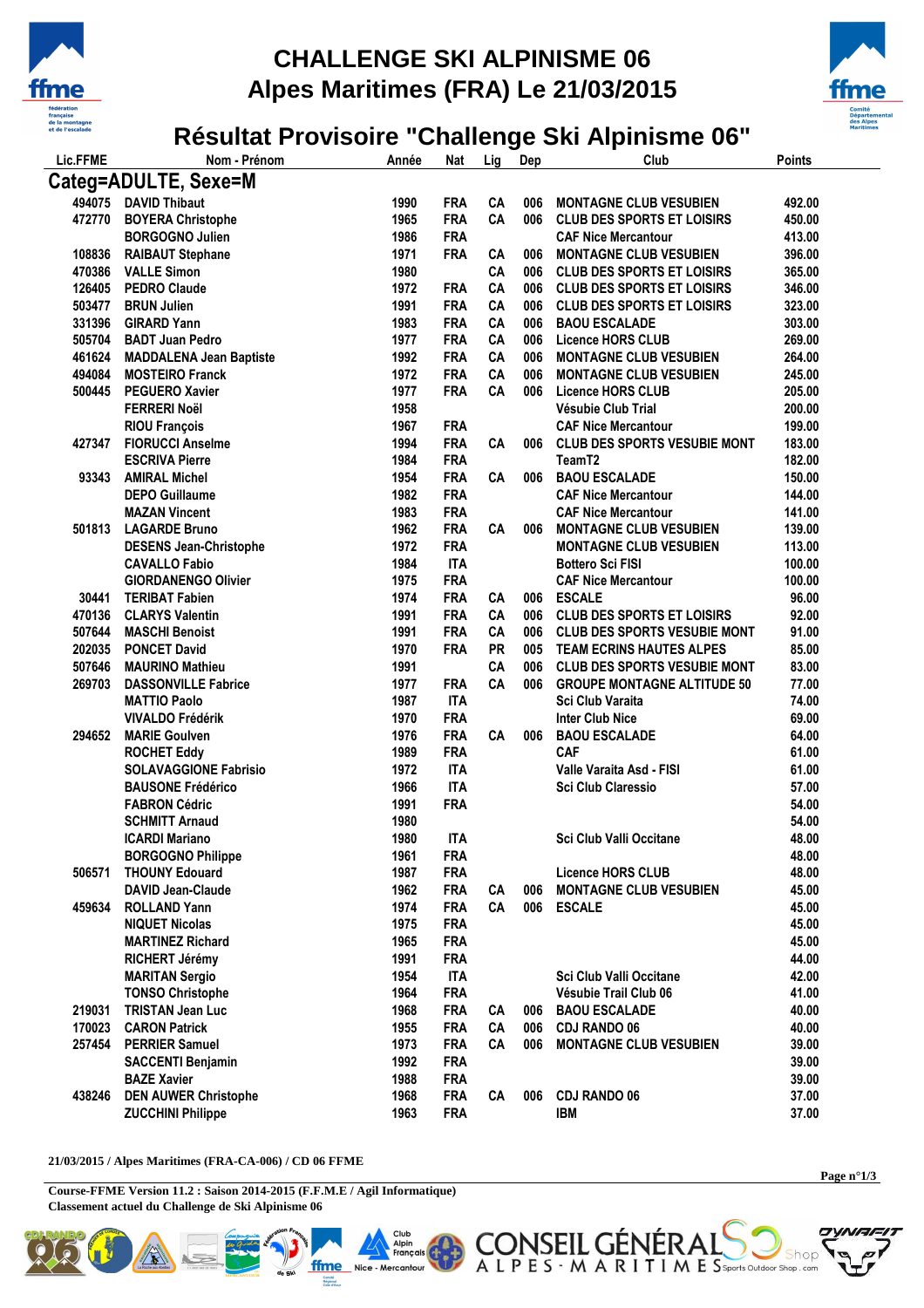



| Lic.FFME | Nom - Prénom                                      | Année        | Nat        | Lig       | Dep | Club                               | <b>Points</b> |
|----------|---------------------------------------------------|--------------|------------|-----------|-----|------------------------------------|---------------|
|          | <b>MARTINET Valter</b>                            | 1969         | <b>ITA</b> |           |     | Sci Club Valli Occitane            | 37.00         |
| 372268   | <b>FRANCOIS Ludovic</b>                           | 1964         | <b>FRA</b> | <b>CA</b> | 083 | <b>TOULON SPORTS NATURE</b>        | 37.00         |
|          | <b>RYCKEBOER Dimitri</b>                          | 1972         | <b>FRA</b> |           | 083 | <b>CAF Aix en Provence</b>         | 35.00         |
|          | <b>PREVOT Hugues</b>                              | 1965         | <b>FRA</b> |           |     | <b>SEM Cimes Mercantour</b>        | 31.00         |
|          | <b>GARNERO Costanzo</b>                           | 1987         | <b>ITA</b> |           |     | CAI                                | 31.00         |
|          | <b>SIGAUD Christophe</b>                          | 1982         | <b>FRA</b> |           |     | <b>CAF Nice Mercantour</b>         | 31.00         |
| 313546   | <b>FILLEAU Eric</b>                               | 1974         | <b>FRA</b> | <b>PR</b> | 013 | <b>GUMS AIX EN PROVENCE</b>        | 29.00         |
|          | <b>BOZZETTO Manuel</b>                            | 1986         |            |           |     |                                    | 29.00         |
|          | <b>BONNEVILLE Yann</b>                            | 1979         | <b>FRA</b> |           |     | <b>C'ROC MONTAGNE</b>              | 27.00         |
|          | <b>NOIROT Vincent</b>                             | 1975         | <b>FRA</b> |           |     |                                    | 27.00         |
| 218787   | <b>FRANCO Christophe</b>                          | 1967         | <b>FRA</b> | <b>CA</b> | 006 | <b>LA ROCHE AUX ABEILLES</b>       | 25.00         |
| 405122   | <b>BRUN Gérard</b>                                | 1962         | <b>FRA</b> | <b>CA</b> | 006 | <b>SEM Cimes Mercantour</b>        | 25.00         |
|          | <b>GALZY Audric</b>                               | 1988         | <b>FRA</b> |           |     |                                    | 25.00         |
|          | <b>BLANCHARD Mathieu</b>                          | 1980         | <b>FRA</b> |           |     |                                    | 23.00         |
|          | <b>DAVIE Vivien</b>                               | 1900         | <b>FRA</b> |           |     | <b>CAF CAGNE ESCALAD</b>           | 23.00         |
| 503173   | <b>BRES Ollivier</b>                              | 1974         | <b>FRA</b> | CA        | 006 | <b>CDJ RANDO 06</b>                | 23.00         |
|          | <b>PASSINI Jean-Gabriel</b>                       | 1973         |            |           |     |                                    | 21.00         |
|          | <b>ETIENNE Philippe</b>                           | 1952         | <b>FRA</b> |           |     |                                    | 21.00         |
| 248017   | <b>MAILLARD François</b>                          | 1980         | <b>FRA</b> | <b>CA</b> | 006 | <b>GROUPE MONTAGNE ALTITUDE 50</b> | 19.00         |
|          | <b>EGLE Julien</b>                                | 1982         |            |           |     |                                    | 19.00         |
|          | <b>DANO Nicolas</b>                               | 1973         |            |           |     |                                    | 15.00         |
|          | <b>PARMENTIER Eric</b>                            | 1969         | <b>FRA</b> |           |     | <b>Club Alpin Monaco</b>           | 15.00         |
|          | <b>LAREYRE Joël</b>                               | 1959         | <b>FRA</b> |           |     |                                    | 14.00         |
|          | <b>GUEGUEN Thomas</b>                             | 1984         | <b>FRA</b> |           |     |                                    | 11.00         |
| 426590   | <b>CARBONNEL Olivier</b>                          | 1973         | <b>FRA</b> | <b>CA</b> | 006 | <b>LA ROCHE AUX ABEILLES</b>       | 11.00         |
|          | <b>BOVIS Sébastien</b>                            | 1981         | <b>FRA</b> |           |     | <b>CAF Cannes</b>                  | 11.00         |
|          | <b>CLARY Jean-Louis</b>                           | 1946         | <b>FRA</b> |           |     |                                    | 10.00         |
|          | <b>SAMRAY Pierre</b>                              | 1964         |            |           |     |                                    | 9.00          |
|          | <b>MATHIEU Jean-Michel</b>                        | 1960         | <b>FRA</b> |           |     |                                    | 8.00          |
|          | <b>MICHET Fabrice</b>                             | 1983         | <b>FRA</b> |           |     | <b>CAF Nice Mercantour</b>         | 7.00          |
|          | <b>FUNEL Fred</b>                                 | 1968         | <b>FRA</b> |           |     | Gréolières                         | 6.00          |
|          | <b>KOPPE Jean-Loup</b>                            | 1955         | <b>FRA</b> |           |     |                                    | 6.00          |
|          |                                                   | 1920         |            |           |     |                                    | 5.00          |
|          | <b>JULIETTE François</b><br><b>MARY Eric</b>      | 1959         | <b>FRA</b> |           |     |                                    | 5.00          |
|          | <b>BOTAZZI Bastien</b>                            | 1985         |            |           |     |                                    | 4.00          |
|          |                                                   | 1965         |            |           |     |                                    | 3.00          |
|          | <b>RUDIO Raymond</b><br><b>MEONI Christophe</b>   | 1975         | <b>FRA</b> |           |     |                                    | 3.00          |
|          | <b>AGOSTI Loïc</b>                                | 1969         | <b>FRA</b> |           |     |                                    | 2.00          |
|          | <b>MOREL Eric</b>                                 |              |            |           |     |                                    | 1.00          |
|          |                                                   | 1973         |            |           |     |                                    |               |
|          | <b>GAGLIO Vincent</b><br><b>SANCHEZ Guillaume</b> | 1984         | <b>FRA</b> |           |     |                                    | 1.00          |
|          | <b>NIEWENGLOWSKI Xavier</b>                       | 1985<br>1969 |            |           |     |                                    | 1.00<br>1.00  |
|          |                                                   |              |            |           |     |                                    |               |
|          | <b>SAUCEZ Damien</b>                              | 1980         | <b>FRA</b> |           |     |                                    | 0.00          |
|          | <b>COURJON Johan</b><br><b>VERGUET Jean Luc</b>   | 1983         |            |           |     |                                    | 0.00          |
|          |                                                   | 1961         |            |           |     |                                    | 0.00          |
|          | <b>GIRAUDO Franco</b>                             | 1959         | <b>ITA</b> |           |     | <b>Tre Refugi</b>                  | 0.00          |
|          | <b>COUTURIER Laurent</b>                          | 1976         | <b>FRA</b> |           |     | <b>CAF Nice Mercantour</b>         | 0.00          |
|          | Categ=ADULTE, Sexe=F                              |              |            |           |     |                                    |               |
| 494095   | <b>RAIBAUT Valérie</b>                            | 1969         | <b>FRA</b> | CA        | 006 | <b>MONTAGNE CLUB VESUBIEN</b>      | 500.00        |
| 442060   | <b>CASTELLANA Aurelie</b>                         | 1982         | <b>FRA</b> | CA        | 006 | <b>ESCALE</b>                      | 460.00        |
| 506438   | <b>MOSTEIRO Laurence</b>                          | 1970         | <b>FRA</b> | <b>CA</b> | 006 | <b>MONTAGNE CLUB VESUBIEN</b>      | 413.00        |
|          | <b>PIOT Mélanie</b>                               | 1988         | <b>FRA</b> |           |     | <b>CAF Nice Mercantour</b>         | 380.00        |
|          | <b>BOSCO Onil</b>                                 | 1976         | <b>FRA</b> |           |     | <b>CAF Nice Mercantour</b>         | 301.00        |
| 374379   | <b>DIVOUX Claire</b>                              | 1988         | <b>FRA</b> | CA        | 006 | <b>BAOU ESCALADE</b>               | 272.00        |
| 318324   | <b>SAHUGUET Mathilde</b>                          | 1987         | <b>FRA</b> | CA        | 006 | <b>GROUPE MONTAGNE ALTITUDE 50</b> | 228.00        |
| 400090   | <b>OTTO BRUC Fabienne</b>                         | 1969         | <b>FRA</b> | CA        | 006 | <b>MONTAGNE CLUB VESUBIEN</b>      | 170.00        |
| 505306   | <b>DE CHOUDENS Sandrine</b>                       | 1971         |            |           |     | <b>Licence HORS CLUB</b>           | 100.00        |

**21/03/2015 / Alpes Maritimes (FRA-CA-006) / CD 06 FFME**

**Course-FFME Version 11.2 : Saison 2014-2015 (F.F.M.E / Agil Informatique) Classement actuel du Challenge de Ski Alpinisme 06**

Club<br>Alpin<br>Franç

Nice - Mercantour

ffme

Comité<br>Régional<br>Cote d'Azur

**Page n°2/3**

-77